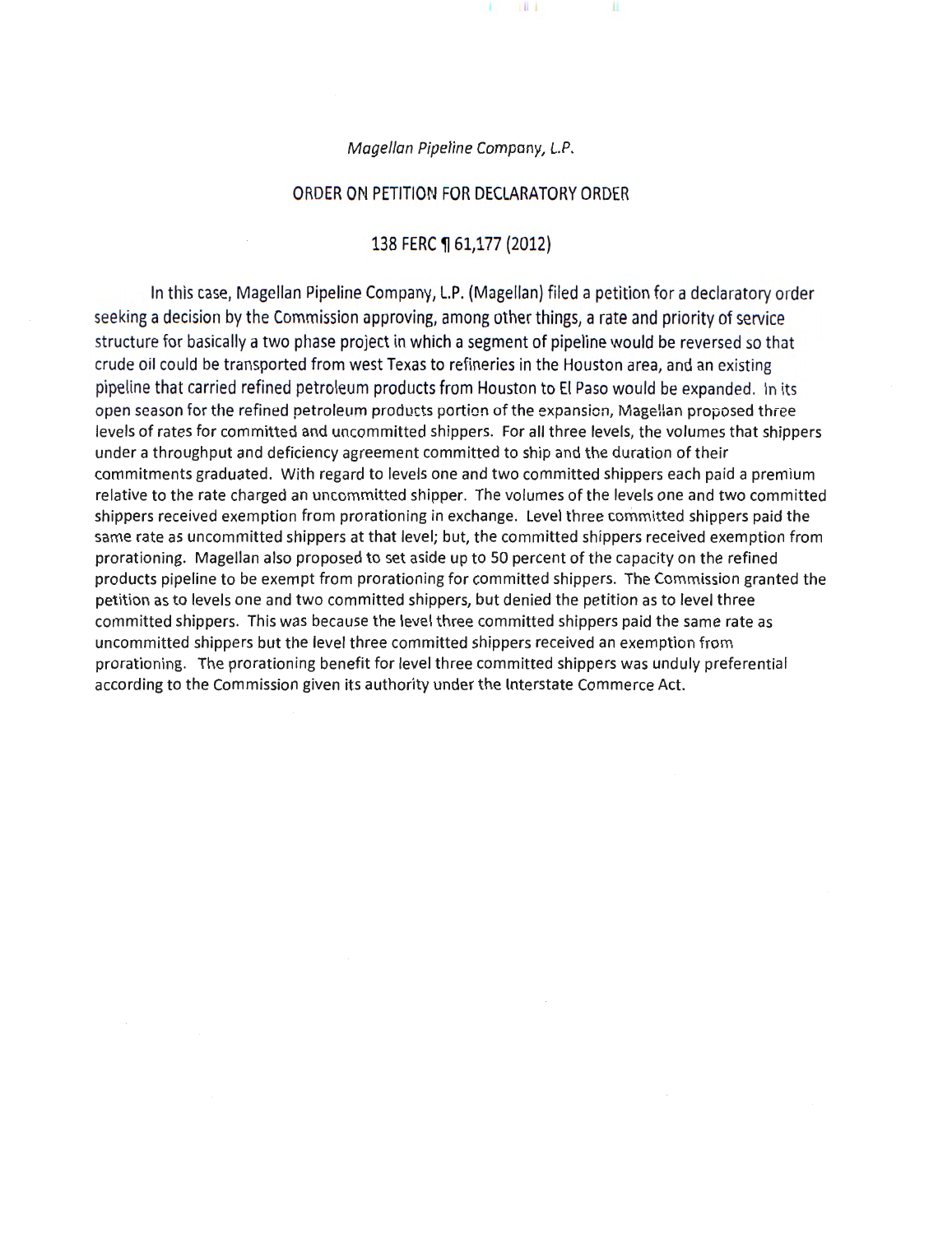# 138 FERC **[61,177** UNITED STATES OF AMERICA FEDERAL ENERGY REGULATORY COMMISSION

Before Commissioners: Jon Wellinghoff, Chairman; Philip D. Moeller, John R. Norris, and Cheryl A. LaFleur.

Magellan Pipeline Company, L.P. Docket No. OR12-7-000

# ORDER ON PETITION FOR DECLARATORY ORDER

(Issued March 15, 2012)

1. This order addresses Magellan Pipeline Company, L.P.'s (Magellan) petition for declaratory order requesting approval of priority committed space and an overall rate structure involving the proposed expansion of Magellan's refined petroleum products pipeline system in Texas. For the reasons discussed below, the Commission denies the rulings requested by Magellan in its petition.

# **Background**

 $\bar{z}$ 

2. Magellan designed the Longhorn Project to provide crude oil transportation to the U.S Gulf Coast for West Texas producers, and to increase the pipeline capacity available for shippers to move refined petroleum products from Houston to El Paso, Texas. The Longhorn Project involves two phases. In Phase I, the Longhorn Pipeline, which currently delivers refined petroleum products from Houston to El Paso, will be partially reversed from Crane, Texas to Houston to provide crude oil transportation to West Texas producers and provide them with access to U.S. Gulf Coast refineries. The Texas Railroad Commission will regulate the crude oil transportation service because it is intended to be an intrastate service.

3. In Phase II, known as the Magellan Refined Products Expansion Project, Magellan will expand the capacity of its refined petroleum products pipeline service from Houston to El Paso. Following the completion of the pipeline reversal in Phase I, Magellan will provide the petroleum products transportation service from Houston to El Paso on an alternate route using a portion of Magellan's South System. The alternate route comprises Magellan's South system from Houston to Frost, Texas, then from Frost to Odessa, Texas and then from Odessa to El Paso. Magellan states that if no other work were done on this system, the capacity would total only 24,000 barrels per day (bpd). However, with the planned expansion work, the system will total approximately 110,000 bpd of refined petroleum product capacity from Frost to Odessa and 64,000 bpd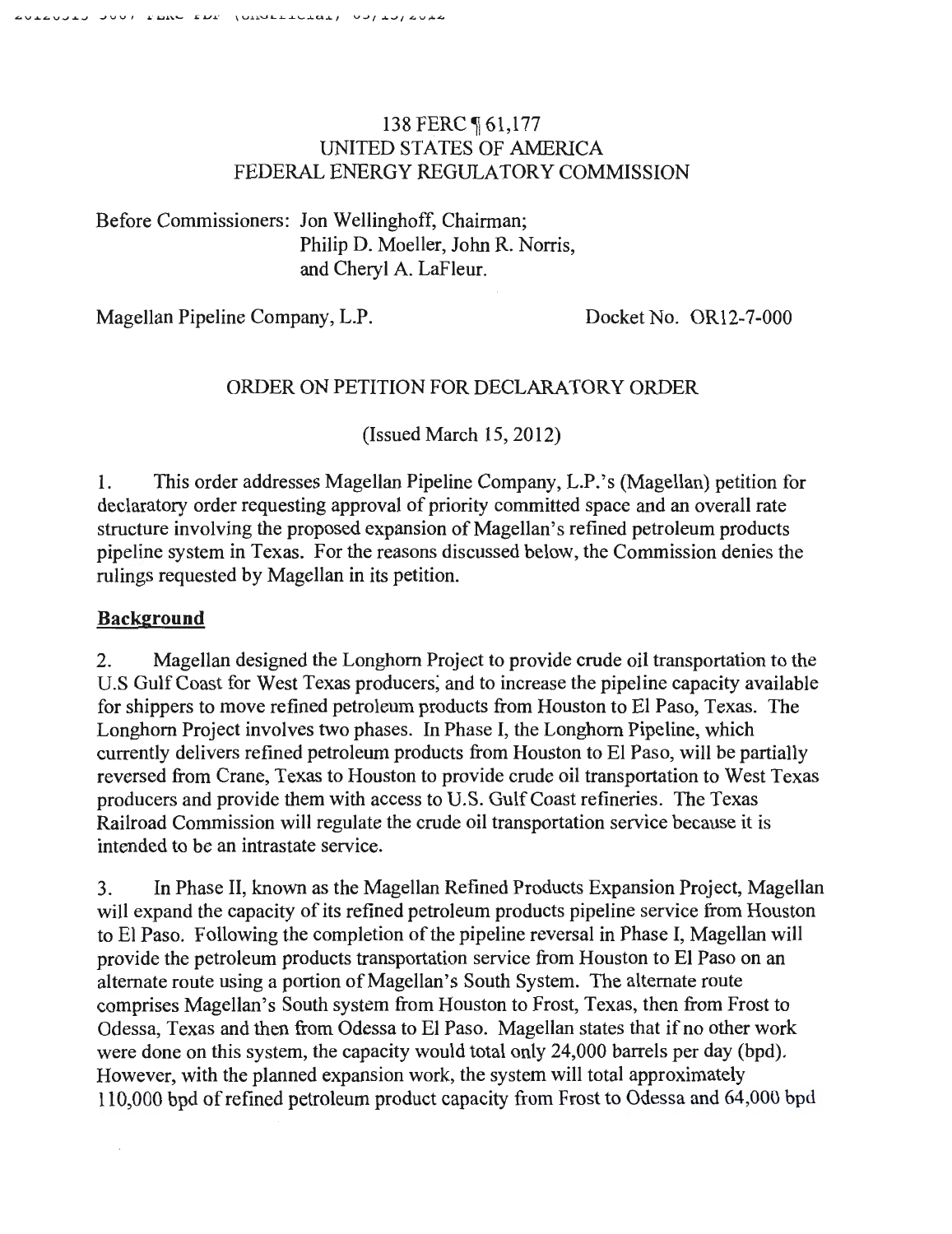$Docket No. OR12-7-000$  -2-

from Odessa to El Paso. The expansion project will increase capacity on the pipelines by building storage tanks, adding pump stations, and adding or upgrading various other facilities or equipment. Magellan expects the Magellan Refined Products Expansion Project to enter into service the second quarter of 2012, and the crude oil portion of the Longhorn Project to begin service in mid-2013. Magellan estimates the Magellan Refined Products Expansion Project will cost approximately \$100 million.

4. Due in part to the substantial capital investment, Magellan conducted an open season for the refined petroleum products service to obtain shipper volume commitments to support such investment. Magellan solicited up to 35,000 bpd of volume commitments between Houston and El Paso. In the open season, Magellan offered shippers the opportunity to reserve priority committed space in exchange for long-term volume commitments and, with respect to two of the three levels of commitment offered, premium rates compared to the uncommitted shipper rate. Magellan announced the refined petroleum products open season on October 20, 2011. It initially asked for commitments by December 16, 2011. On December 16, 2011, it extended the open season to December 22, 2011. All current Longhorn and South System Shippers and potential shippers had an equal opportunity to participate. With the notice of open season, Magellan also provided shippers a *pro forma* Throughput and Deficiency Agreement (T&D Agreement) that included three proposed rate, volume commitment, and priority committed capacity levels. Magellan also provided a proposed Reserved Capacity Pipeline Tariff that exempts the committed shipper capacity levels from prorationing.

5. Levell required a volume commitment of 1.8 million barrels per year for approximately six years, with daily average reserved capacity of 5000 bpd and a rate of \$3.5334 per barrel. Level 2 required a commitment of 3.6 million barrels per year for approximately nine years, with daily average reserved capacity of 10,000 bpd and a rate of\$3.1134 per barrel. Level 3 required a commitment of7.8 million barrels per year for approximately eleven years, with daily average reserved capacity of21,500 bpd, and a rate of \$2.6934 per barrel. The initial rate for uncommitted shippers is \$2.6934 per barrel and equal to Magellan's market based rate for petroleum product deliveries from Houston to El Paso. Magellan's proposal also allows shippers to reserve up to 150 percent of their Daily Average Reserved Capacity in any given month at the corresponding tariff rate.

6. Magellan states that when the open season closed on December 22, 2011, only one shipper executed a T&D Agreement at the commitment capacity Level 3. Magellan states that if the Level 3 shipper exercises it option to reserve up to 150 percent if its Daily Average Reserved Capacity, the maximum priority committed capacity resulting from the open season is 32,250 bpd, which equals 50 percent of the total petroleum products capacity between Odessa and El Paso and 29 percent of the capacity between Frost and Odessa. If the Level 3 shipper does not exercise its option to reserve additional capacity, the priority committed space is 34 percent between Odessa and El Paso and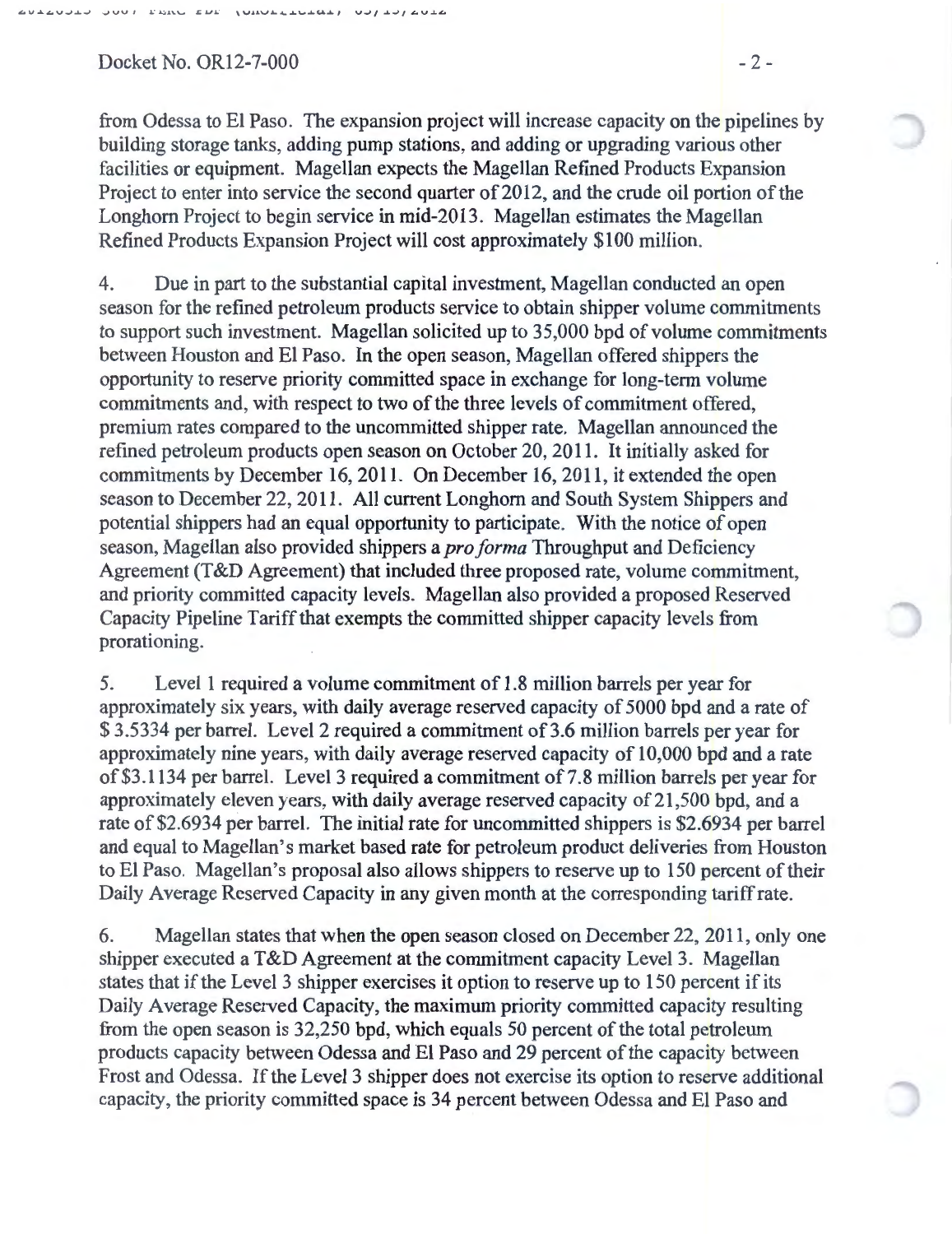Docket No. OR12-7-000 - 3 -

20 percent between Frost and Odessa. Magellan contends that this level of priority committed space leaves ample space for uncommitted shippers.

## **Requested Rulings in Magellan's Petition**

7. Magellan seeks a ruling authorizing it to provide up to 50 percent of the total products pipeline capacity to El Paso created by the Magellan Refined Products Expansion Project as priority committed space exempt from prorationing for the shipper who executes a T&D Agreement. Magellan's Level 1 and 2 committed shippers would pay a premium rate over uncommitted shippers. Magellan submits that Level3 committed shippers would pay a rate equal to the uncommitted rate in recognition of their very high level of commitment in terms of volumes and years. Magellan asserts it designed the terms of the tariff and service structure of its proposal and the open season to conform to Commission precedent consistent with the factual circumstances of the project.<sup>1</sup> Magellan states it intended for the priority committed space to protect a committed shipper from the risk that the barrels it commits to move, and pays to move, could be allocated out of the pipeline by the nominations of uncommitted shippers that pay lower rates and made no long-term financial commitment to support the pipeline project.

8. Magellan contends the Longhorn Project significantly benefits the public interest because it provides much needed access to Gulf Coast refineries for West Texas crude, and expands the amount of capacity to move petroleum products from Houston to El Paso. Magellan maintains the ruling requested in the petition will allow the availability of priority committed space of the expansion capacity and the applicable rate structure to be known as soon as possible.

9. Magellan argues that the Commission has found that awarding priority committed space is entirely consistent with the common carrier and non-discrimination provisions of the Interstate Commerce Act (ICA) so long as it offers the opportunity to participate in the priority space program to all shippers through an open season, as it has done for this project. Magellan contends the anti-discrimination provisions of the ICA are not absolute and it is well established that shippers who are not similarly situated may be treated differently. Magellan submits the Commission has held in numerous cases approving priority space that committed and uncommitted shippers are not similarly situated for purposes of the ICA's anti-discrimination provisions. Magellan asserts that such priority space is justified by the shippers' commitments to pay substantial fixed charges which support the capital costs of the pipeline project.

<sup>1</sup> Citing, Sunoco Pipeline L.P., 137 FERC  $\P$  61,107 (2011); *CCPS Transportation*, *LLC*, 121 FERC ¶ 61,253 (2007); *Mid-America Pipeline Co.*, 116 FERC ¶ 61,040 (2006).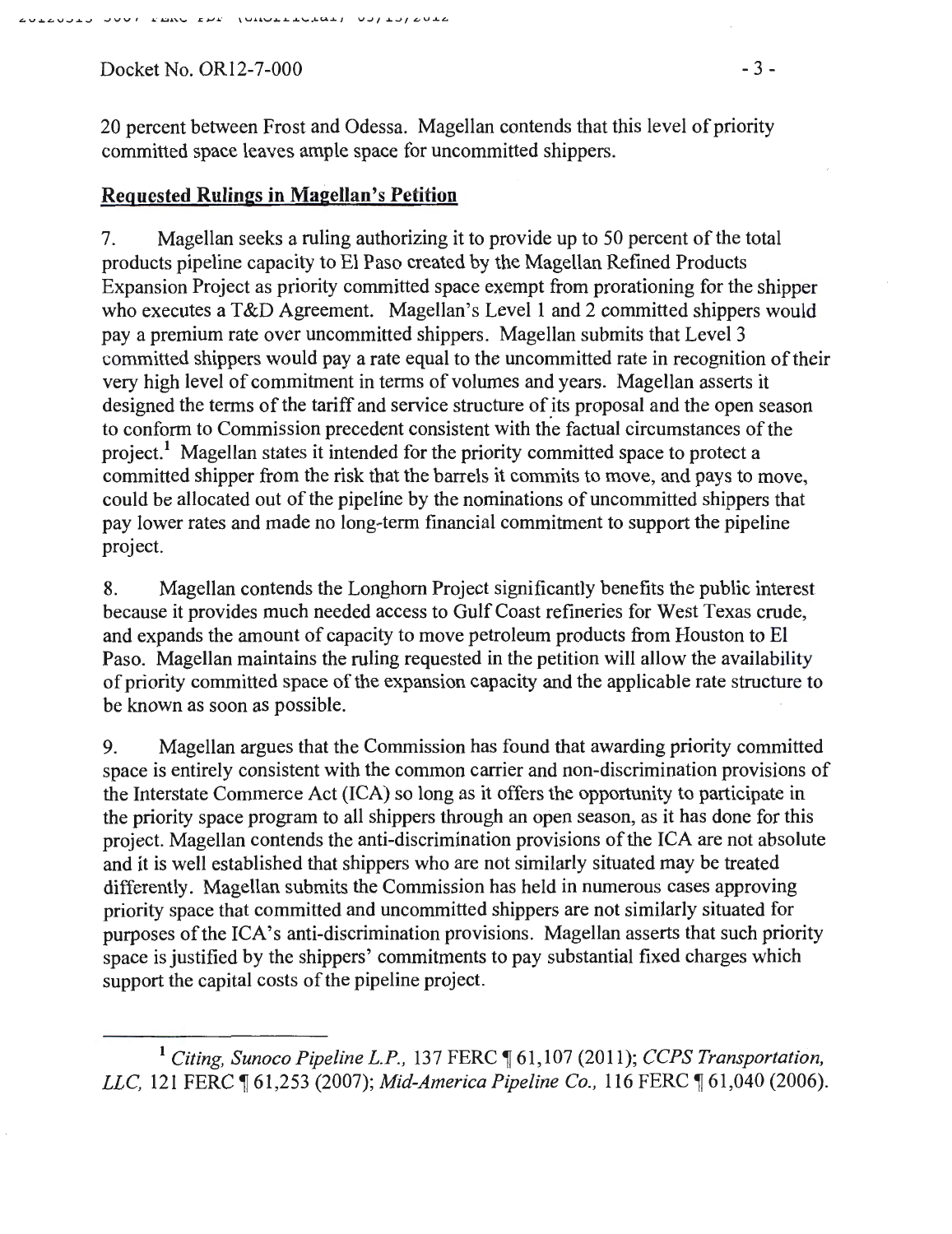$Docket No. OR12-7-000$  - 4 -

10. Magellan contends the Commission "has not established a minimum percentage of capacity that must be set aside" for uncommitted shippers and has made clear that "[e]ach proposal presented to the Commission is appraised on its own merits."2 Magellan asserts the Commission also has not required pipelines to offer priority space at any particular rate level. Magellan believes that in certain, but not all, prior cases in which the Commission approved priority space, committed shippers were paying a premium rate over. uncommitted shippers. Magellan asserts the Commission previously approved up to 90 percent priority space with a premium rate of only \$0.01 per barrel higher than the uncommitted rate<sup>3</sup>. Furthermore continues Magellan, that where the amount of priority space is lower and uncommitted shippers have access to a substantial portion of the capacity, the Commission approved priority space at a discounted rate.<sup>4</sup> Magellan asserts the Level3 committed shipper will pay a rate that is equal to the uncommitted shipper rate, and which is not materially different from the \$0.01 per barrel premium rate for committed shippers that the Commission approved in *Sunoco,* and the priority space will be significantly less than the 90 percent level approved in *Sunoco.* Magellan argues that, at a minimum, it will have available 50 percent of the petroleum products capacity for uncommitted shippers and the priority capacity rate structure "provides for rates consistent with the obligation of each class of shipper."<sup>5</sup>

## Public Notice and Interventions

11. Public notice of Magellan's petition issued on January 19, 2012, providing for protests and motions to intervene to be filed by February 13, 2012. A motion to intervene was filed by Valero Marketing and Supply Company. No protests were filed. Pursuant to Rule 214 (18 C.P.R. § 385.214 (2011)), all timely filed motions to intervene and any unopposed motions to intervene out-of-time filed before the issuance date of this order are granted. Granting late intervention at this stage of the proceeding will not disrupt the proceeding or place additional burdens on existing parties.

### **Discussion**

12. In its petition, Magellan seeks approval for priority committed space and an overall rate structure to support a proposed expansion of its refined products pipeline from Houston to El Paso. As a general matter, Magellan followed the correct procedures

<sup>3</sup> Citing, Sunoco Pipeline L.P., 137 FERC  $\P$  61,107 (2011) *(Sunoco)*.

<sup>4</sup> Citing, Mid-America Pipeline Co., 136 FERC ¶ 61,087 (2011).

<sup>5</sup>*!d.* atP 19.

<sup>&</sup>lt;sup>2</sup> Citing, CCPS Transportation, LLC, 122 FERC ¶ 61,253, at 14 (2007).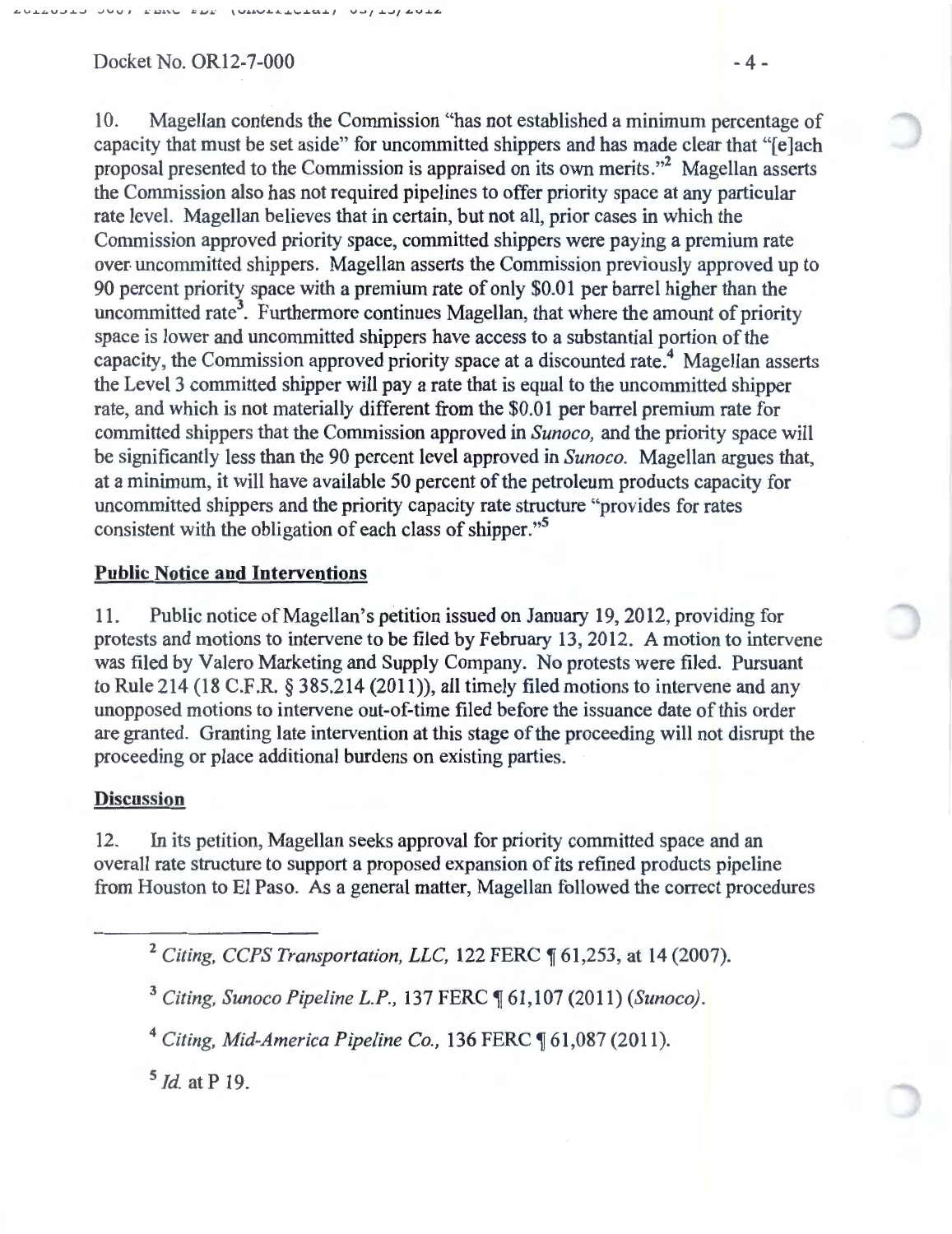$Docket No. OR12-7-000$   $-5-$ 

for approval of its proposal by filing a declaratory order<sup>6</sup> and offering the committed rates to all shippers in a widely publicized open season. 7 Magellan offered three levels of committed rates which would not be subject to prorationing. The Level 1 rate, which has the shortest term and lowest volume commitment, is 84 cents higher than the uncommitted rate. The Level 2 rate is 42 cents higher than the uncommitted rate. The Level 3 rate, which has the longest term and highest volume commitment, is the same as the uncommitted rate but Level 3 shippers would not be subject to prorationing.

13. The Commission finds that Magellan's proposal to charge Level 3 committed rate shippers the same rate as uncommitted shippers but provide them the benefit of being excluded from prorationing is not consistent with Commission precedent. The Commission has previously found that the carrier must support a preferential prorationing element by premium rates so as to render the preference not undue.<sup>8</sup>

14. The emphasis on price as determined by the Commission in prior cases, as opposed to non-price elements as proposed by Magellan, is consistent with the courts' interpretation of the common carrier duty of non-discrimination under the ICA. $9$  As stated by the courts, "[t]he core concern in the nondiscrimination area has been to maintain equality of pricing for shipments subject to substantially similar costs and competitive conditions, while permitting carriers to introduce differential pricing where dissimilarities in those key variables exist." 10 Applying this principle in *CCPS Transportation LLC*,<sup>11</sup> the Commission concluded that "[i]t can be appropriate to charge a premium rate to those shippers willing to meet the contract's terms and pay more for the guarantee of capacity without proration. In this case, premium rate firm shippers are not similarly situated with the pipeline's non-firm shippers. Premium rate firm shippers have made long-term agreements and must pay for their contracted amounts even if not used, but they are not subject to prorationing."

<sup>6</sup> See, e.g., Express Pipeline Partnership, 76 FERC ¶ 61,245 (1996) (approving advance rate guidance through the declaratory order process).

<sup>7</sup> See, e.g., Sunoco Pipeline L.P., 137 FERC ¶ 61,107 (2011).

<sup>8</sup>*See, e.g. Enbridge (U.S.) Inc. and ExxonMobil Pipeline Company,* 124 FERC <sup>~</sup>61,199, at P 35 (2008).

9 49 App. U.S.C. §§ 2 and 3(1) (1988)

<sup>10</sup>*Sea-Land Service, Inc. v. ICC,* 738 F.2d 1311, 1317 (D.C. Cir. 1984).

 $11$  121 FERC ¶ 61,253, at P 19 (2007).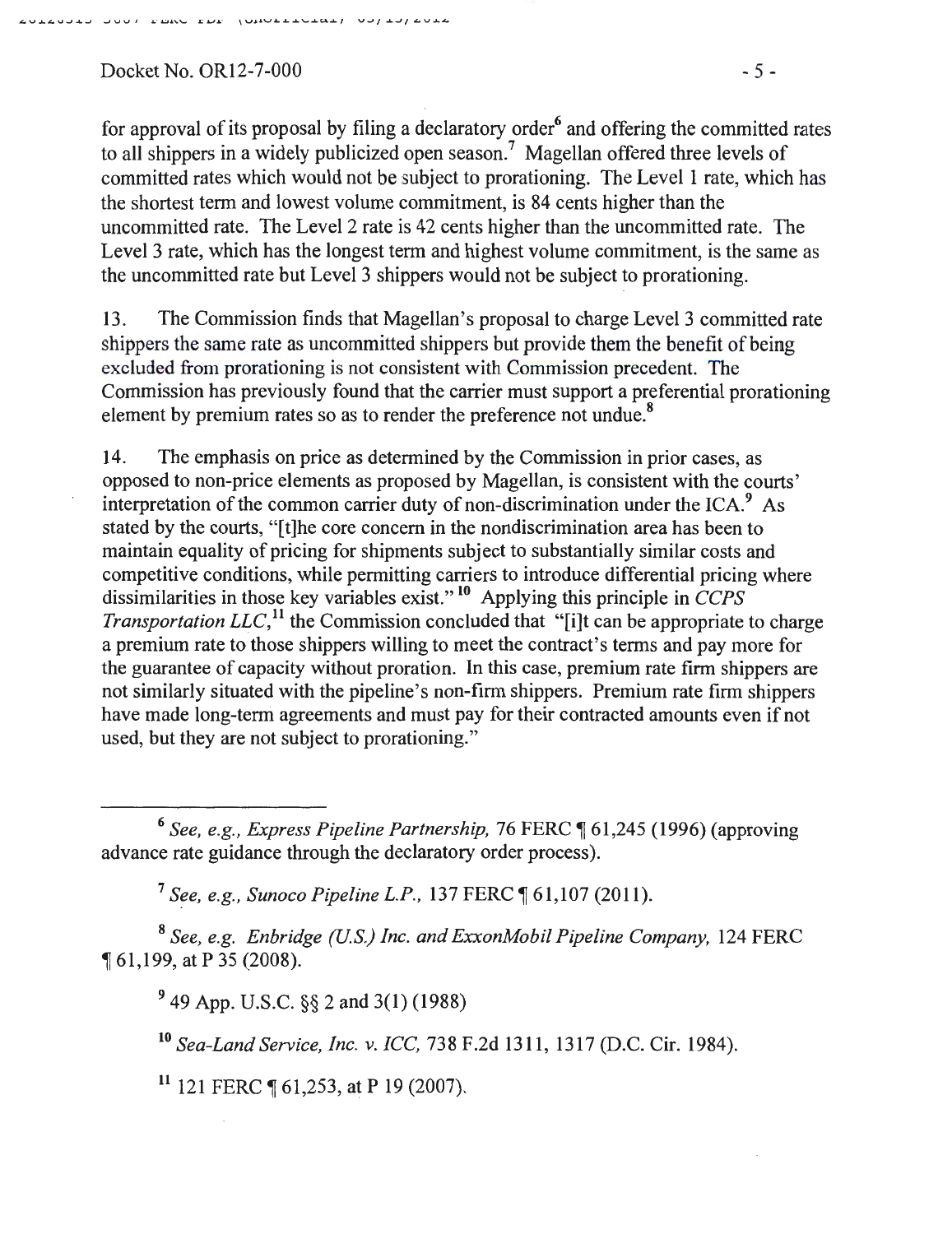$Docket No. OR12-7-000$  -6 -

15. Magellan makes a number of arguments in support of its proposal and the Commission will address them in tum. Magellan argues that there is no material difference between its proposal here and the *Sunoco*<sup>12</sup> case where the Commission approved a one cent per barrel premium rate for committed shippers with 90 percent of the capacity allocated as priority space for committed shippers. However, there is a material difference between the proposal approved in *Sunoco* and Magellan's proposal. *Sunoco* required payment of a premium rate for firm service that was higher than the rate paid by shippers subject to prorationing. In its proposal, however, Magellan would charge Level 3 committed shippers a rate for firm service that is the same as that to be charged uncommitted shippers for service subject to prorationing.

16. Magellan also appears to conflate the findings in two separate *Mid-America*  cases<sup>13</sup> into one as justification for its argument that offering priority service at discounted rates is permissible. In the more recent *Mid-America* case from 2011, it is clear that committed shippers were paying premium rates for priority service. Mid-America itself stated "that committed shippers paying a premium rate will not be subject to prorationing under normal operating conditions, in contrast to the uncommitted shippers that pay lower rates and make no long-term financial commitment to support the Expansion."<sup>14</sup> Mid-America further explained "that the uncommitted shippers will continue to be charged a significantly lower rate than the rate applicable to the committed volumes and will pay on a volumetric or usage basis."<sup>15</sup>

17. The 2006 *Mid-America* case cited by Magellan involved Mid-America's volume incentive program for natural gas liquids in which shippers participating in the program would receive reduced rates in exchange for long-term volume commitments. Mid-America divided its capacity into Base Capacity and Expansion Capacity. If nominations exceeded capacity, the capacity would be allocated among the different groups of shippers with 80 percent of the capacity set aside for volume incentive shippers and 20 percent available to new shippers. Although volume incentive shippers were paying reduced rates, they were still subject to prorationing because the capacity set aside for volume incentive shippers was still allocated among those shippers according to historical prorationing procedures. Here, however, unlike the Mid-America shippers,

<sup>12</sup> Citing, Sunoco Pipeline L.P., 137 FERC ¶ 61,107 (2011).

<sup>13</sup> Mid-America Pipeline Company, LLC, 116 FERC ¶ 61,040 (2006) and Mid-*America Pipeline Company, LLC, 136 FERC*  $$61,087$  (2011).

<sup>14</sup> Mid-America Pipeline Company, LLC, 136 FERC ¶ 61,087, at P 10 (2011).

 $^{15}$  *Id.* P 11.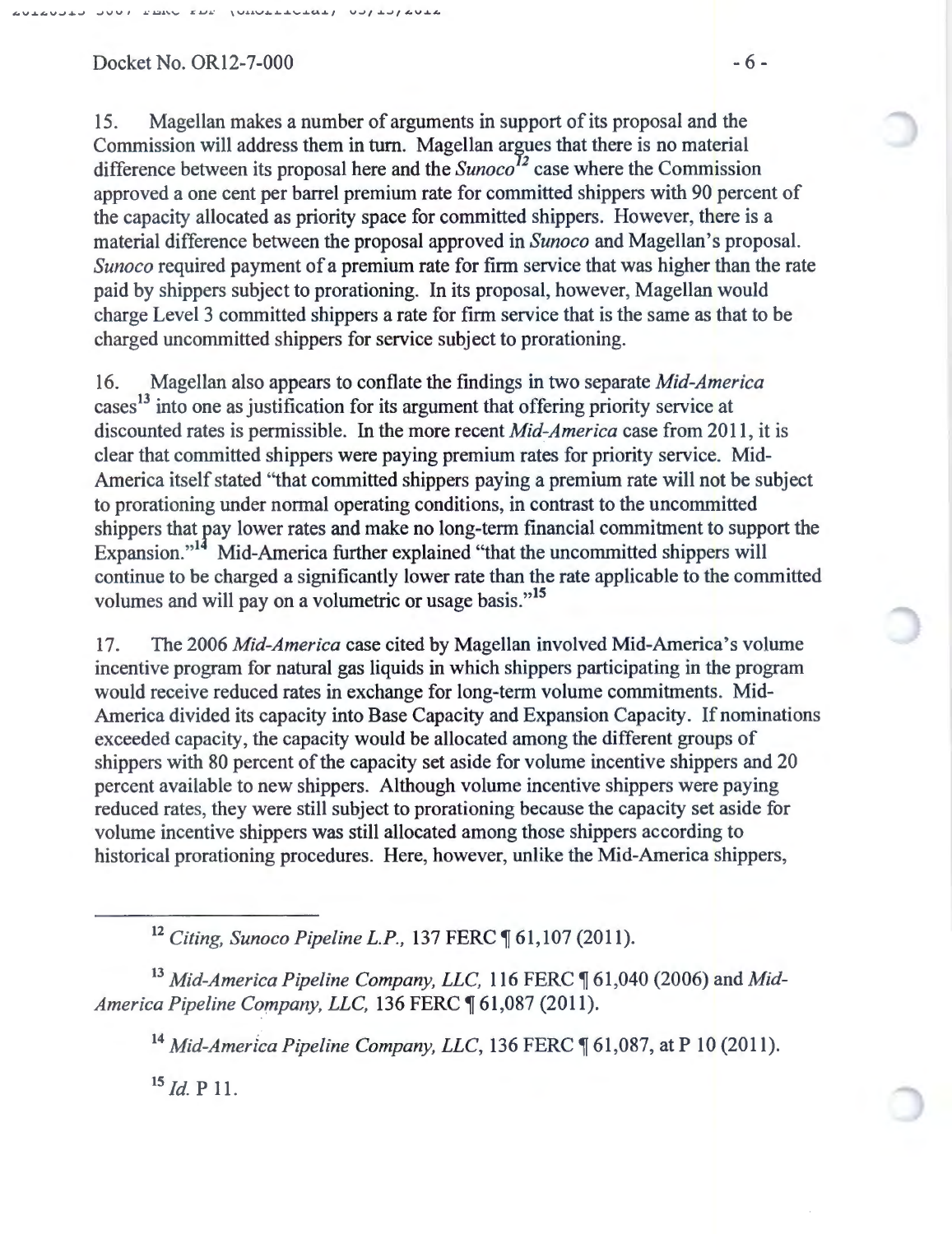Docket No. OR12-7-000 - 7 -

Level 3 committed shippers under Magellan's proposal are receiving premium, firm service for the same rate as uncommitted shippers.

18. Accordingly, the Commission denies the requested rulings contained in Magellan's petition for declaratory order with respect to Level 3 committed shippers.<sup>16</sup>

The Commission orders:

The rulings requested by Magellan in its petition for declaratory order are denied.

By the Commission.

(SEAL)

Nathaniel J. Davis, Sr., Deputy Secretary.

<sup>&</sup>lt;sup>16</sup> Given that the open season resulted in only one shipper comratting to Level 3 rates, the fact that the Level 1 and 2 rates are consistent with Commission precedent and policy is essentially irrelevant.